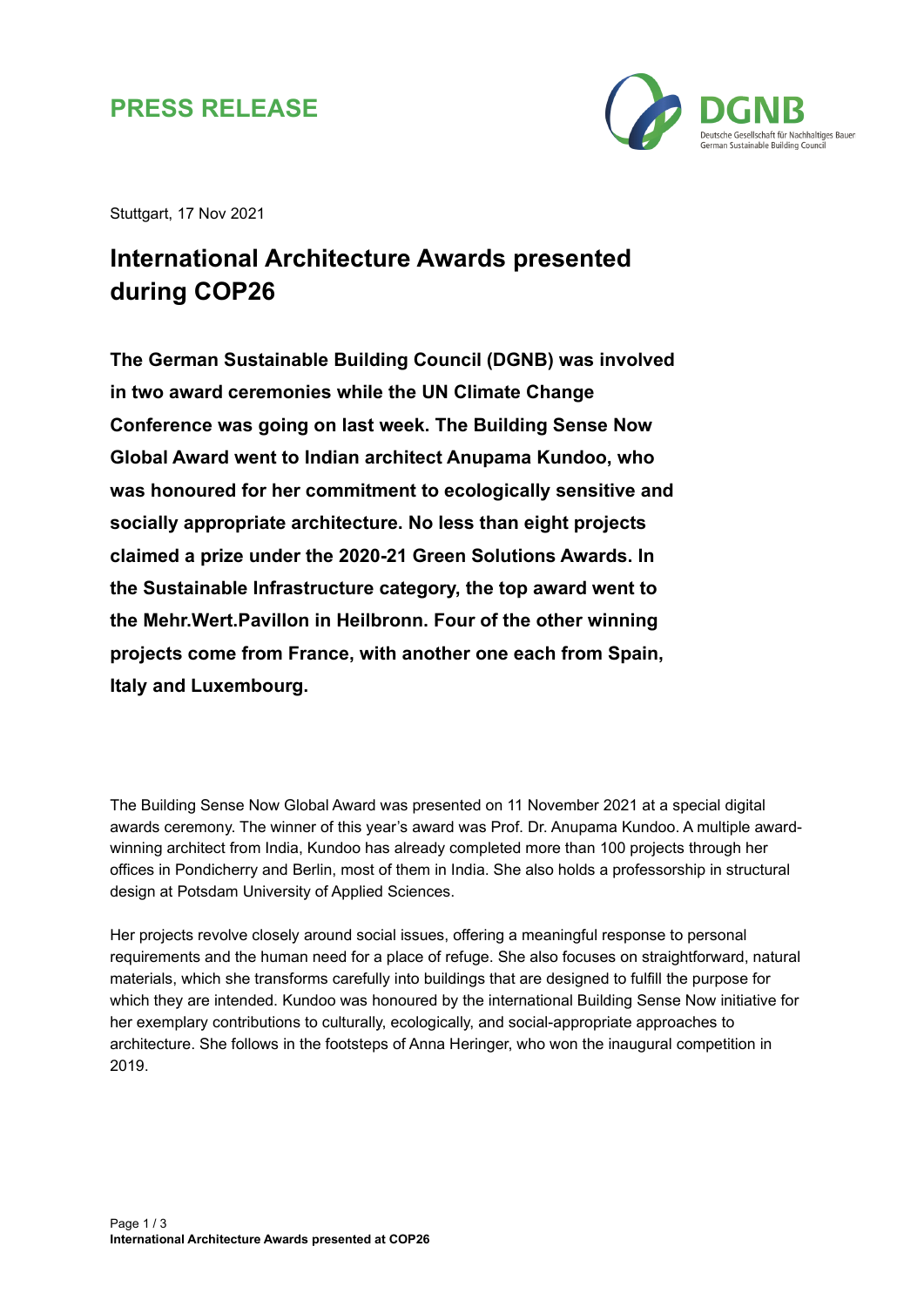

"We're delighted to bestow this award on Anupama Kundoo, who is such an inspiring person and whose projects demonstrate just how much can be achieved by carefully thinking through architecture and placing the focus on people," states Dr Christine Lemaitre, CEO of the DGNB and co-initiator of Building Sense Now. "Her influence makes her a perfect ambassador for everything our initiative stands for."

Lemaitre was a co-initiator of Building Sense Now, alongside (among others) Prashant Kapoor (IFC Climate Business Group, World Bank Group), Ashok Lall (Kamla Raheja Vidyanidhi Institute for Architecture, Mumbai), Peter Sharratt (Fhoras Consulting), Bruno Sauer (Green Building Council España), Thomas Auer (Technical University of Munich) and Edward Mazria (Architecture 2030).

To find out more about the initiative, go to [www.buildingsensenow.com.](http://www.buildingsensenow.com/) A recording of the award ceremony and a speech given by Anupama Kundoo on her work are available on the DGNB YouTube channel.

## **The Green Solutions Awards for exemplary solutions integrated into buildings, districts and infrastructure projects**

The Green Solutions Awards ceremony took place in Glasgow on Wednesday, 10 November 2021. The aim of the competition, which is run by the international Construction21 network, is to reward outstanding architecture projects that adopt an innovative approach to solving the challenges of climate protection and sustainability. The winners were selected across eight categories from a pool of 192 entries from 25 countries. A further 16 projects received a special mention from the jury, which is made up of sustainable construction experts from around the world.

The top prize in the Sustainable Infrastructure category went to the Mehr.Wert.Pavillon in Heilbronn, which triumphed over a variety of international entries. The pavilion is constructed entirely from reused and recycled materials, and was designed by the Faculty of Architecture at Karlsruhe Institute of Technology for the 2019 Federal Garden Exhibition in Heilbronn. Another German project that received an honor under the awards was Building C of the Eisbärhaus in Kirchheim unter Teck. The mixed-use building, which is owned by the architecture firm BANKWITZ beraten planen bauen, received a special mention in the Low Carbon category. The overall winner in the category was a project by the French firm Plainfaing called 4 Passive Social Housing Units in Straw Wood.

The grand prize for new buildings went to the Turo de la Peira sports centre in Barcelona. The jury's choice in the category for renovated buildings was the Green Factory building in Lyon. Top prizes also went to projects in France in the Sustainable District category and the Energy & Hot Climates category, with prizes going to Nanterre Cœur Université and the Rivière-Salée Medico-Social Centre project in Nouméa. The winner in the Energy & Temperate Climates category was the Antonio Brancati Middle School in the Italian town of Pesaro. Schroeder 2020, an office building in Kockelscheuer in Luxembourg, won first prize in the Health & Comfort category.